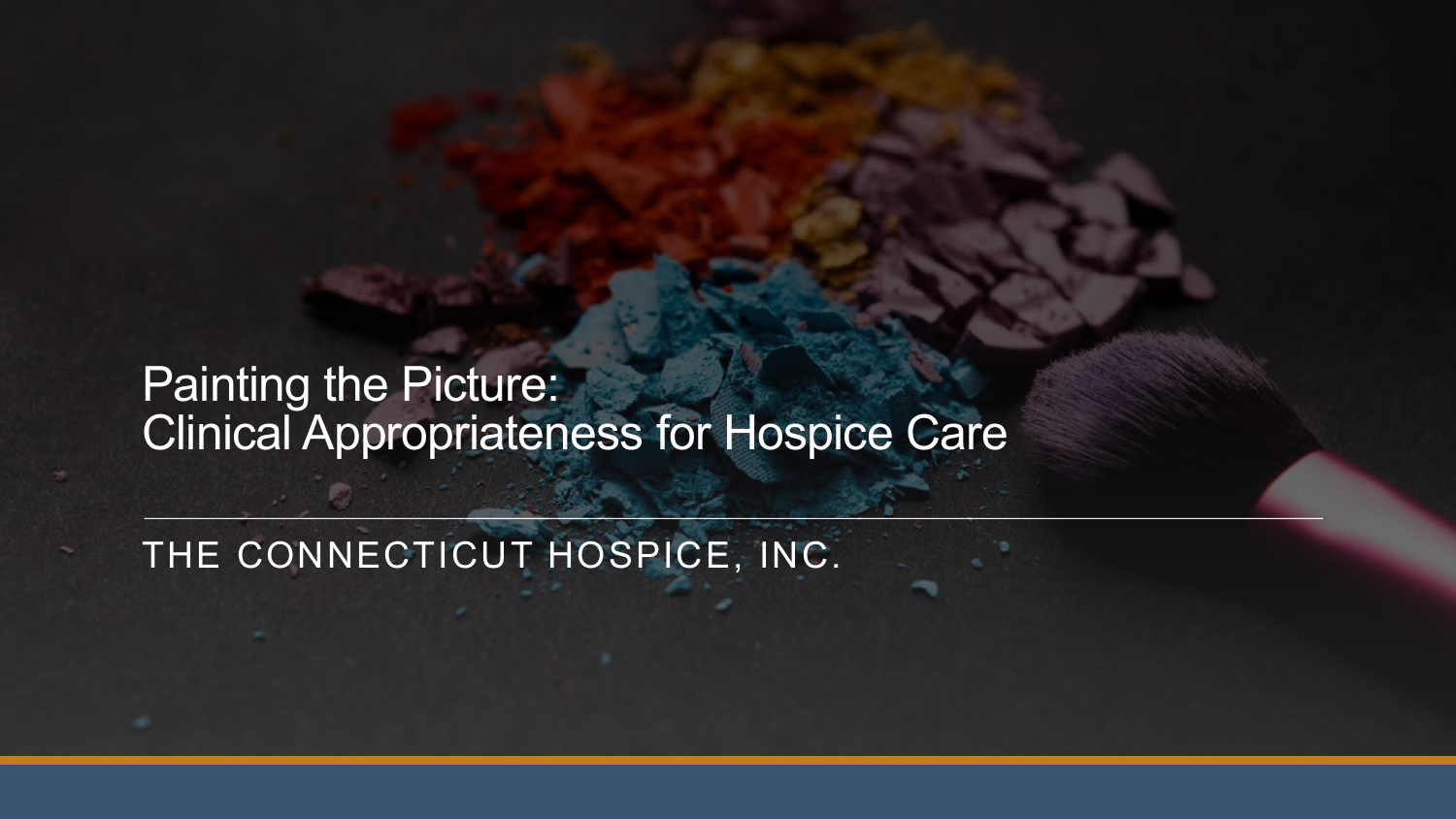#### Hospice Care: Making the **Decision**

A holistic approach to treatment that focuses on the patent and family

Addresses the physical, mental, emotional, and spiritual needs of the patient and family

Highly Personal decision that values patient choices and goals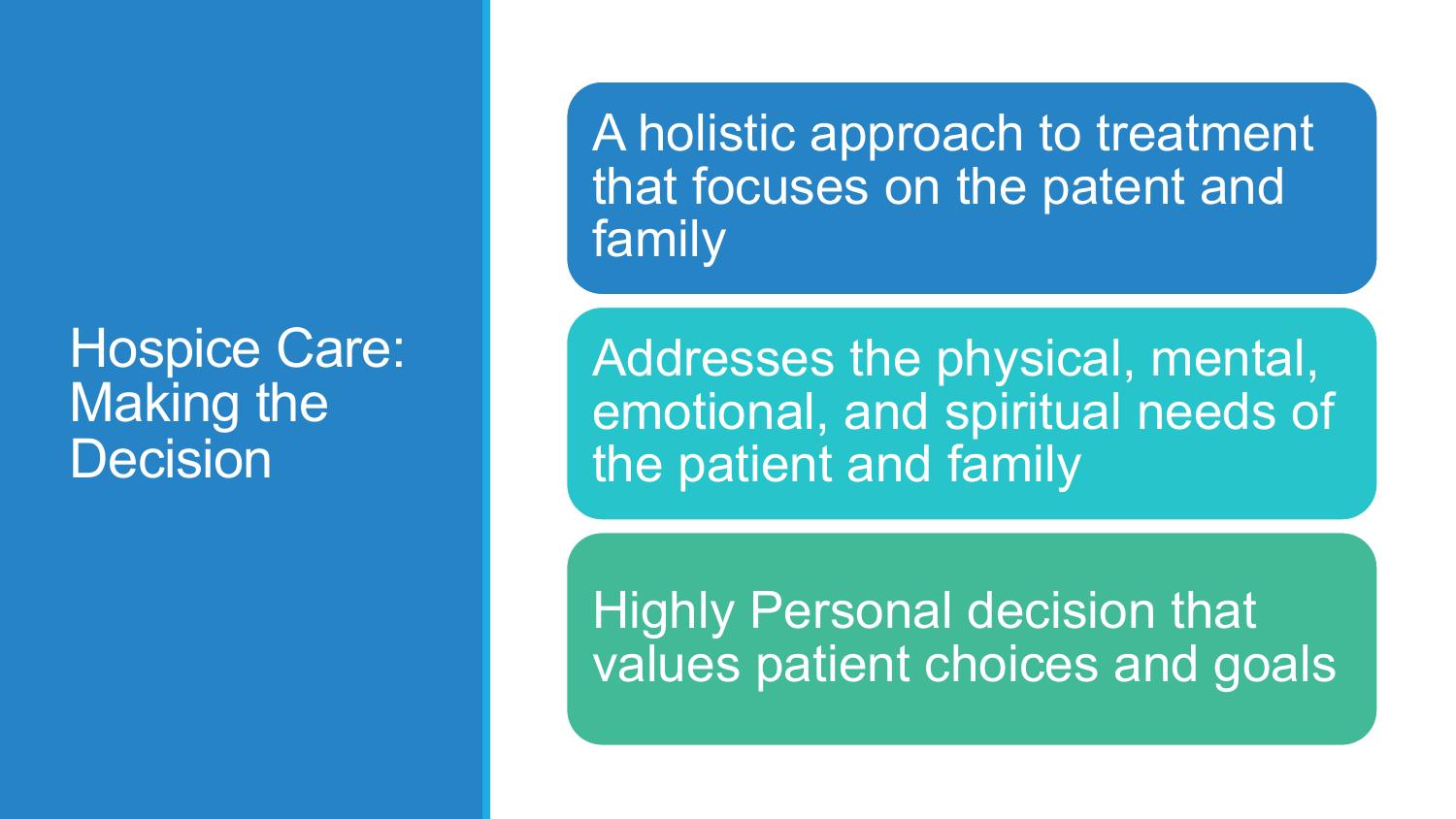# What Does the Hospice Benefit Cover ?

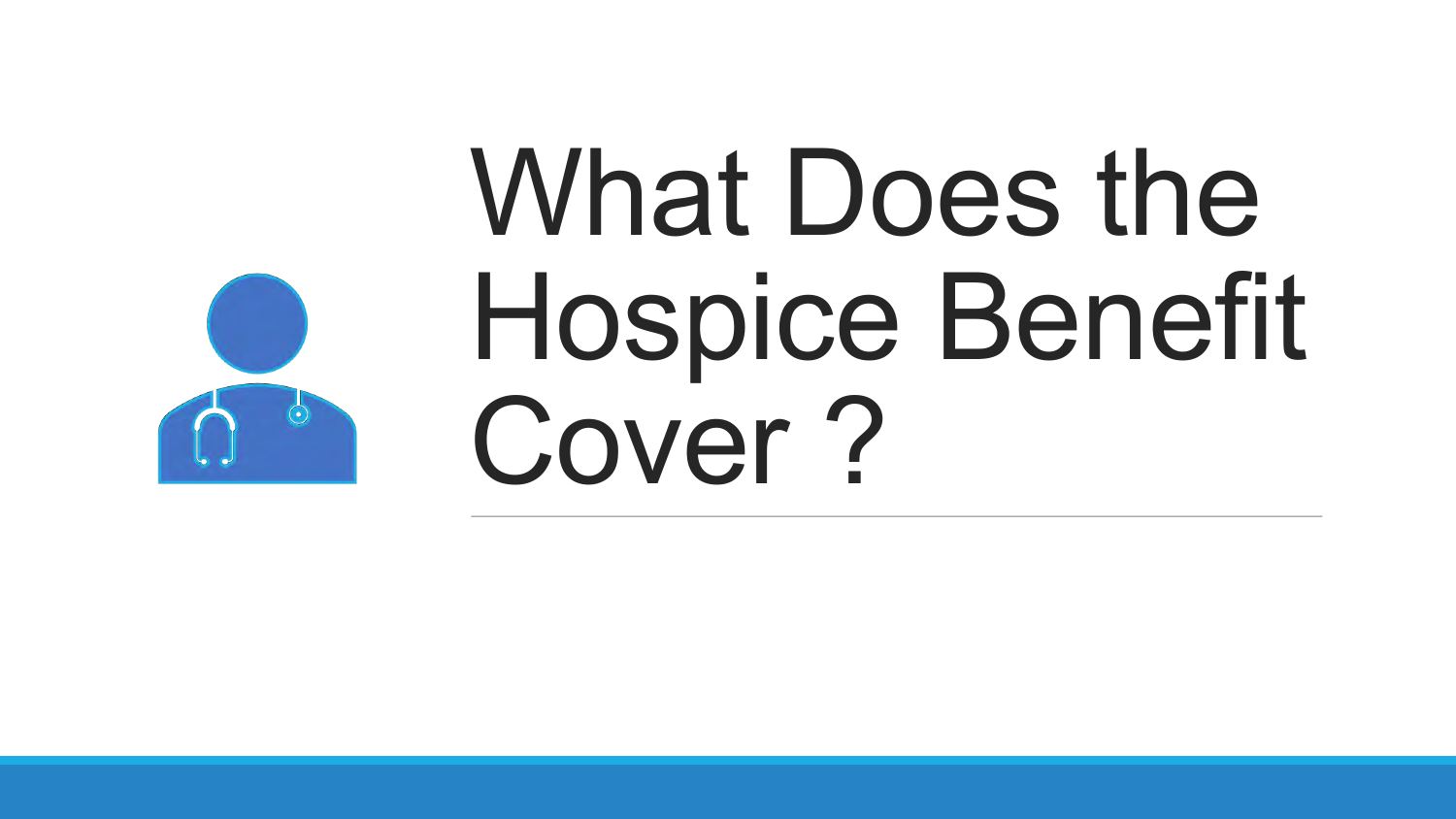#### **Medicare Hospice** Benefit **Eligibility**

1. Medicare Part A

2. Physician certified six months or less prognosis if the terminal illness runs its natural course

3. The individual is willing to forgo curative therapy for the terminal illness, elect the hospice benefit, and waive all rights to Medicare payments for the terminal illness and related conditions

Centers for Medicare and Medicaid Services, 2021

#### **MEDICARE HEALTH INSURANCE**

**JOHN L SMITH** 

Name/Nombre

Medicare Number/Número de Medicare **1EG4-TE5-MK72** 

Entitled to/Con derecho a **HOSPITAL (PART A) MEDICAL (PART B)** 

Coverage starts/Cobertura empieza 03-01-2016 03-01-2016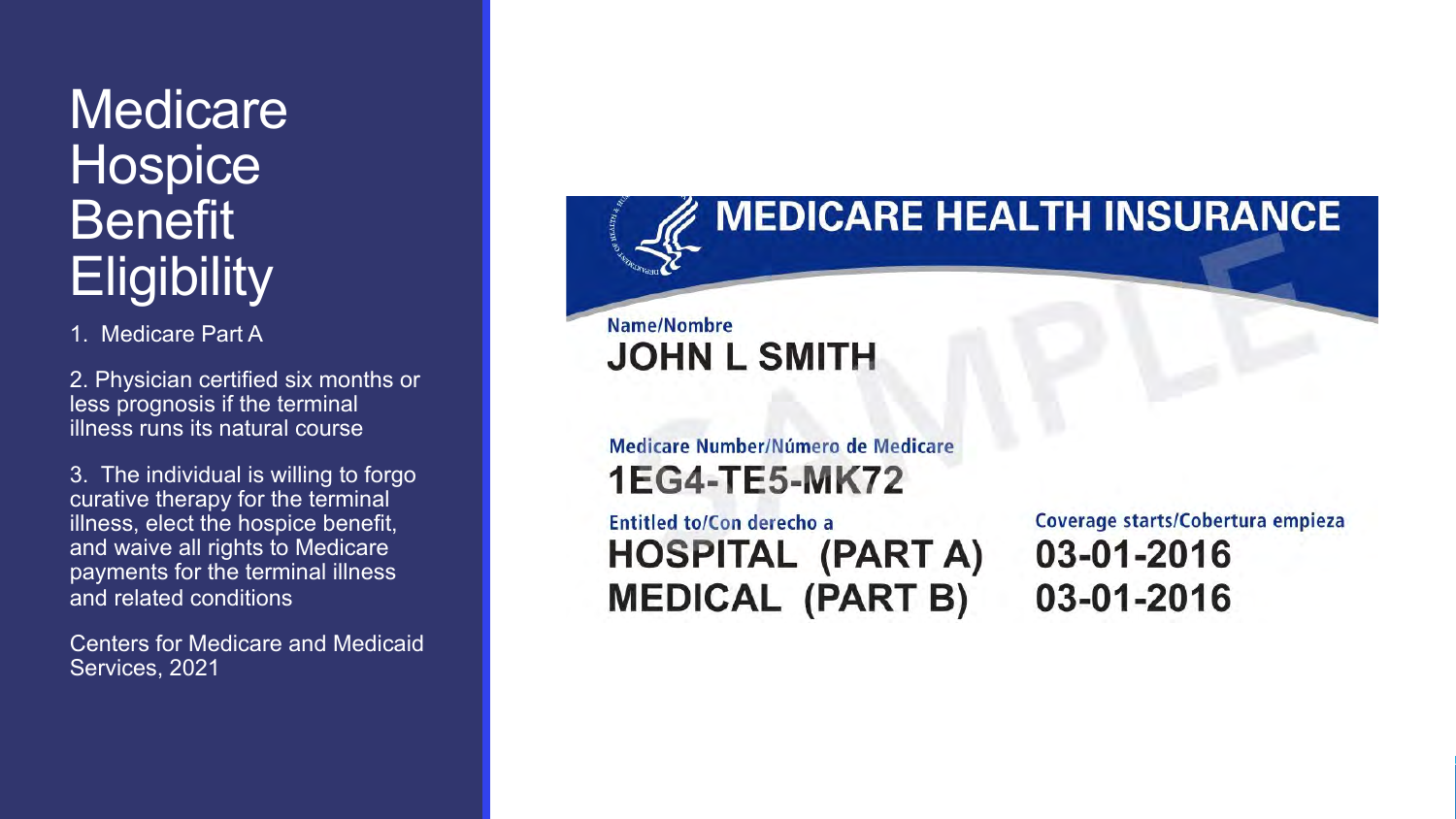

# Documentation of Decline

Patients are considered to have a life expectancy of six months or less if there is documented decline in clinical status

- Presumes assessment are done over time
- Baseline and follow up data must be reported
- Other clinical variables that may support this prognosis should also be included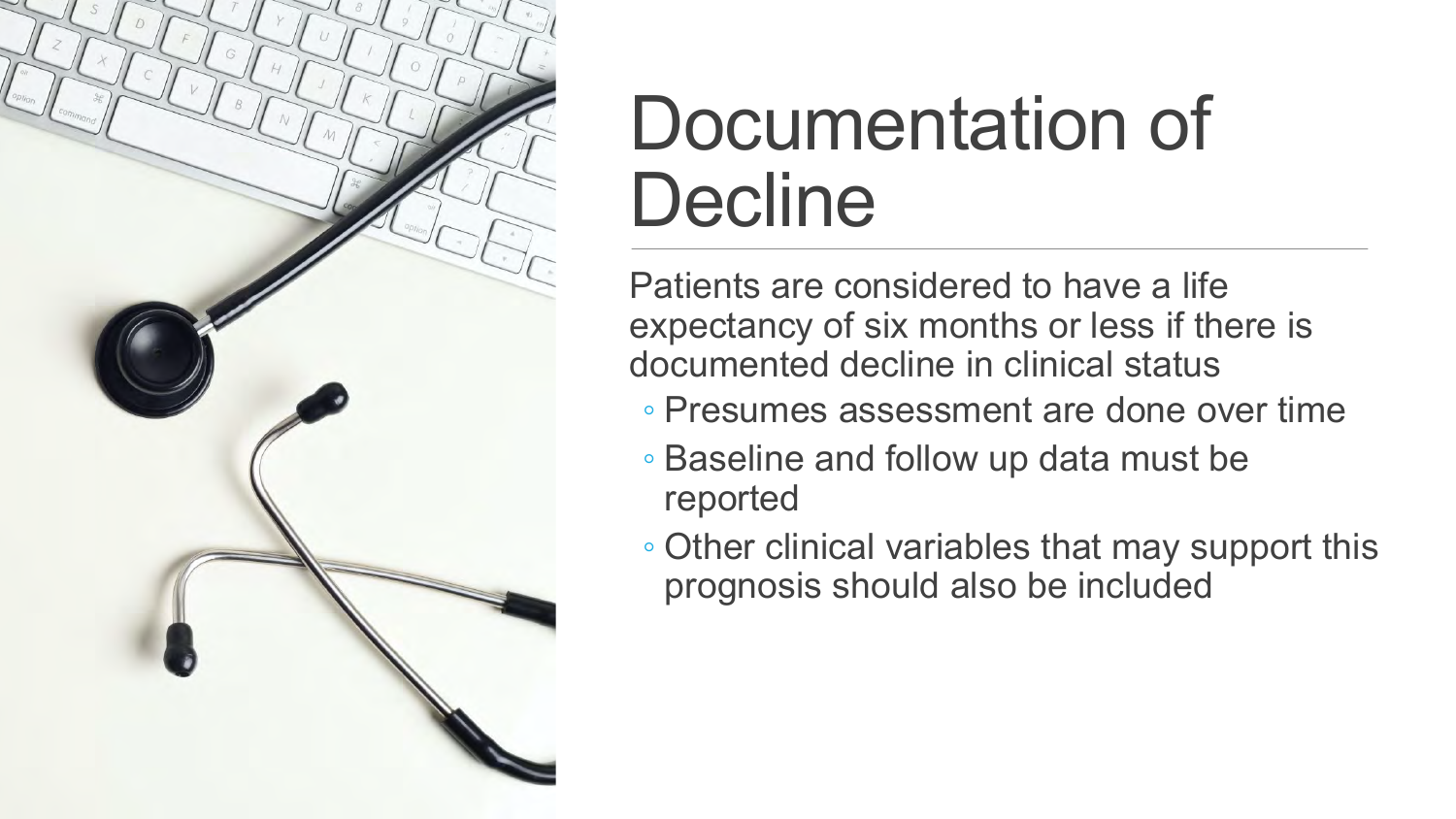# What Does That Look Like?

#### PHYSICAL SIGNS

- Frequent or recurring infections
- Rapid decline in health despite aggressive medical treatment
- Frequent hospitalizations or emergency room visits
- Uncontrolled pain, nausea, or vomiting
- Increase in the amount of time sleeping
- Loss of urinary or bowel control
- Chest congestion and/or rapid breathing
- Decrease in food and fluid intake; weight loss
- Changes in body temperature (fever or feeling cool to the touch)
- Restlessness or repetitive motions
- Decreasing ability to perform daily tasks without assistance

#### MENTAL AND EMOTIONAL

- Withdrawal from family, friends, and loved ones
- Making statements or requests that seem out of character
- Giving away personal belongings
- Making funeral plans
- Experiencing visions or hallucinations
- Making apologies or saying goodbye
- Expressing a desire to no longer seek medical interventions, hospitalizations, treatment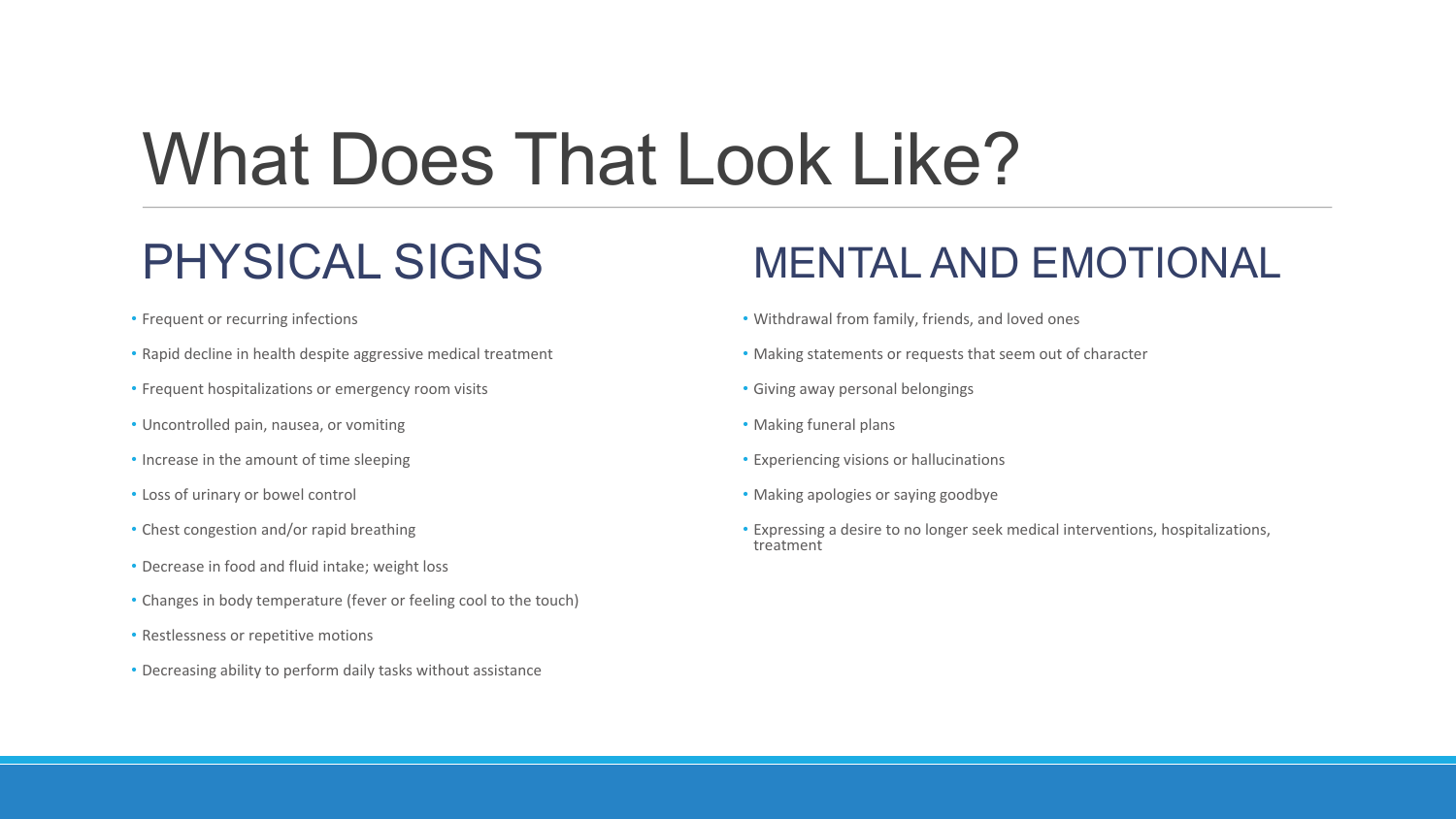

### What Does That Look Like

#### **Recurrent or Intractable:**

ØSerious infections such as pneumonia, pyelonephritis, or sepsis

#### **Nonresponsive to therapies:**

ØPain requiring increasing doses of analgesics

ØPersistent nausea despite multiple drug (Compazine, Phenergan, Zofran, Reglan)or non-pharmacological interventions (diet, aromatherapy)

 $\triangleright$  Dyspnea and persistent cough with increasing respiratory rate

ØDiarrhea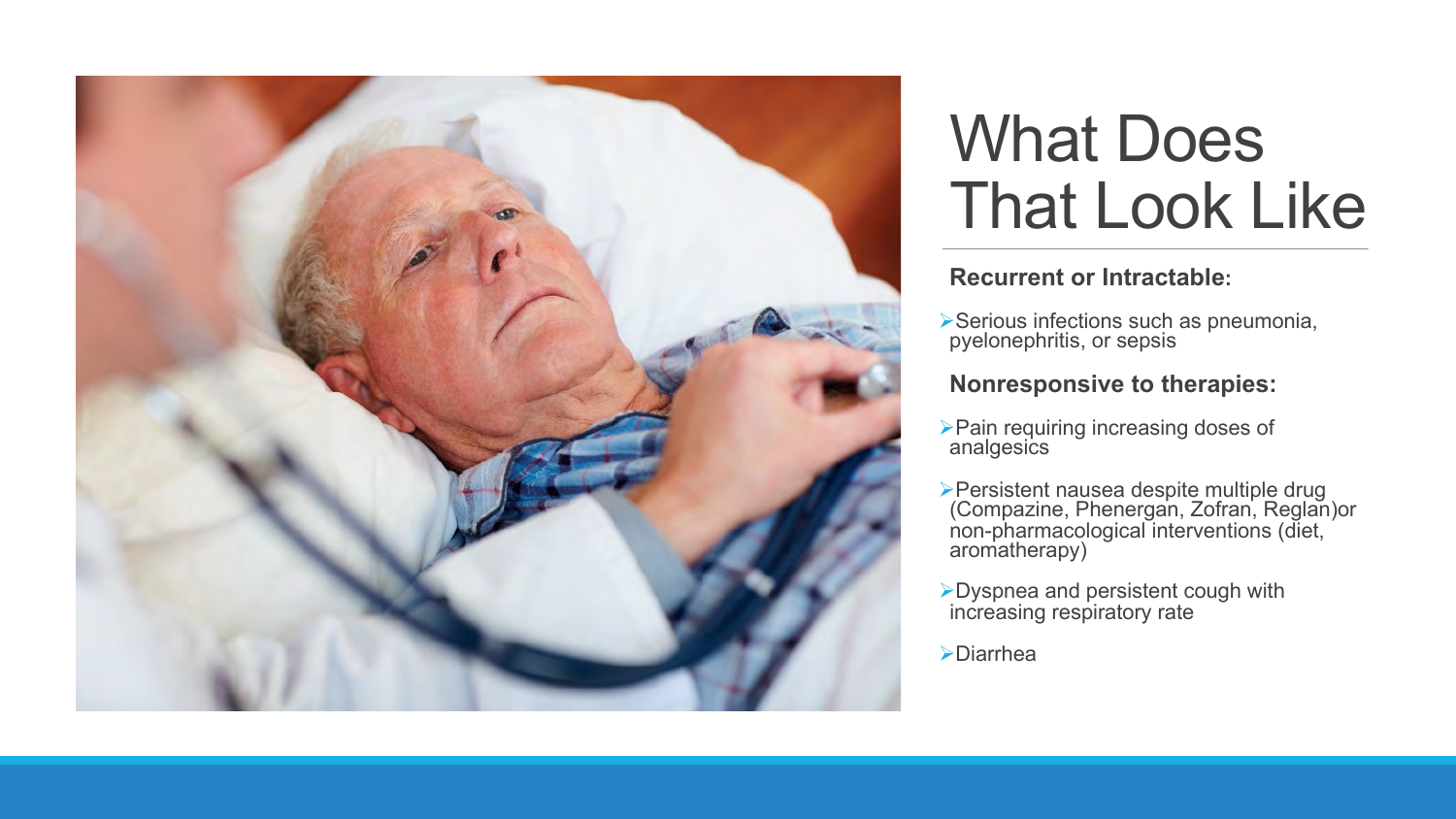

### What Does That Look Like

#### **Progressive:**

ØWeight loss of at least 10% of body weight in the previous 6 month (not related to reversible causes; diuretic, depression)

ØDecreasing anthroponomic measures (mid-arm circumference, abdominal girth)

ØObservation of ill-fitting clothes , decrease skin turgor, increasing skin folds

ØOther observation to demonstrate loss of weight in a patient that can not be weighted on a scale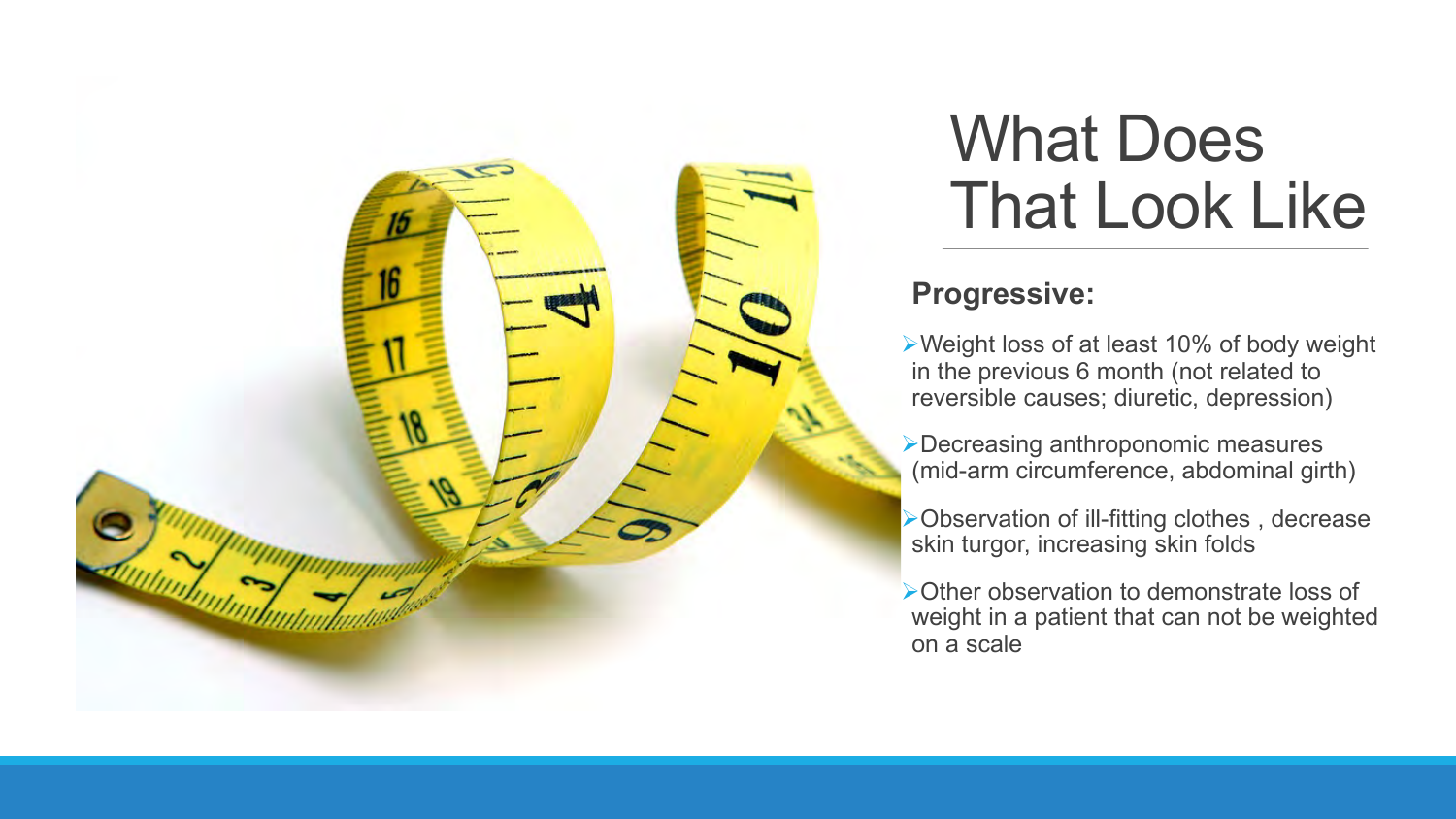

# What Does That Look Like?

#### **Dysphagia**

**≻Coughing or choking when eating or drinking, persistent** drooling of saliva, pocketing of food; being unable to chew food properly, a gurgly, wet-sounding voice when eating or drinking.

ØLeading to recurrent aspiration and/or inadequate oral intake

ØDocumented decrease in food portion consumption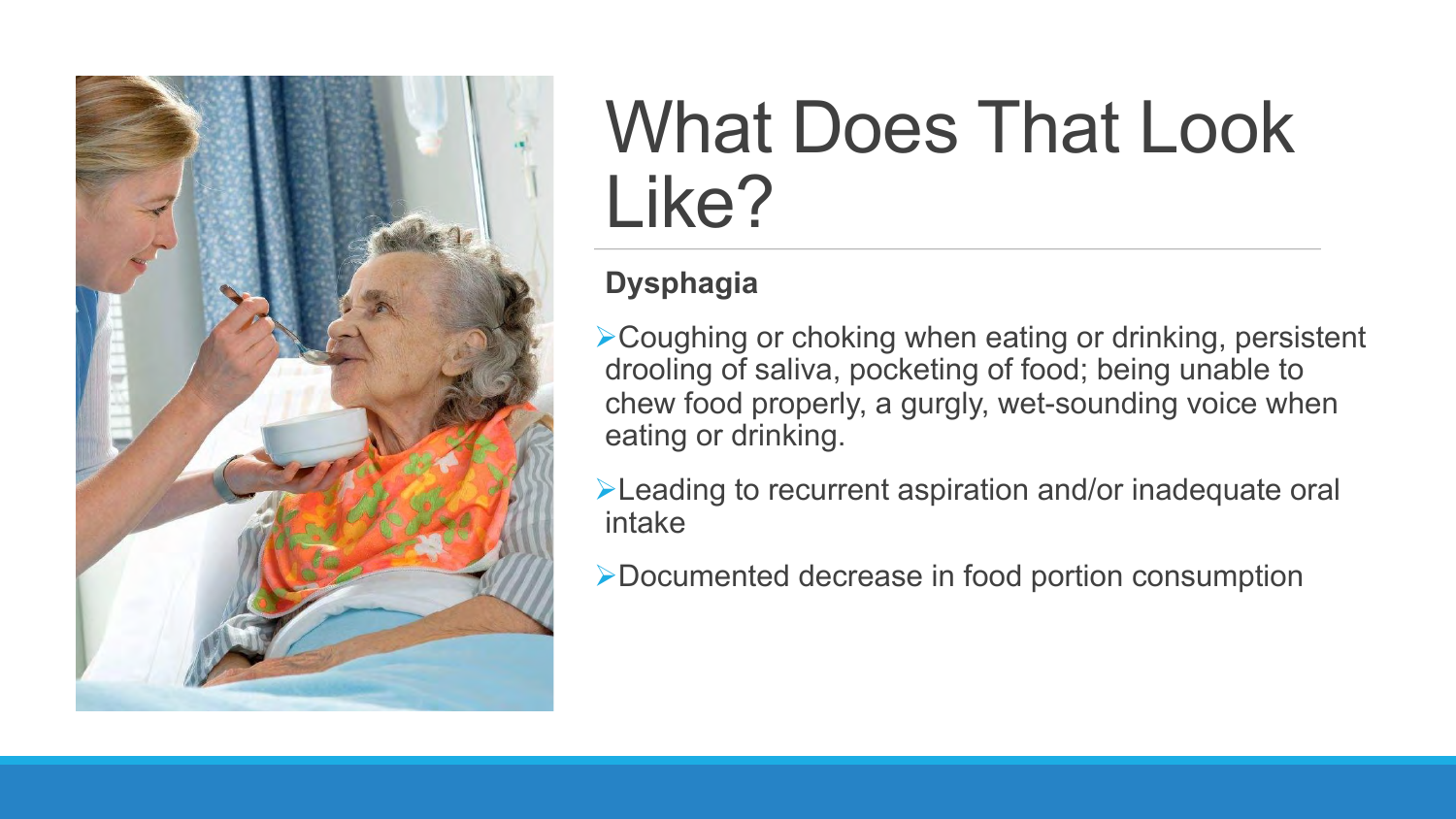### Decline in **Clinical Status**

 $\triangleright$  Decline in systolic BP to < 90 or progressive postural hypotension

**Example 3** 

 $\triangleright$  Venous, arterial, lymphatic obstruction due to metastatic disease

 $\blacktriangleright$ Edema

ØPleural or Pericardial effusion

**≻Weakness** 

ØChange in level of consciousness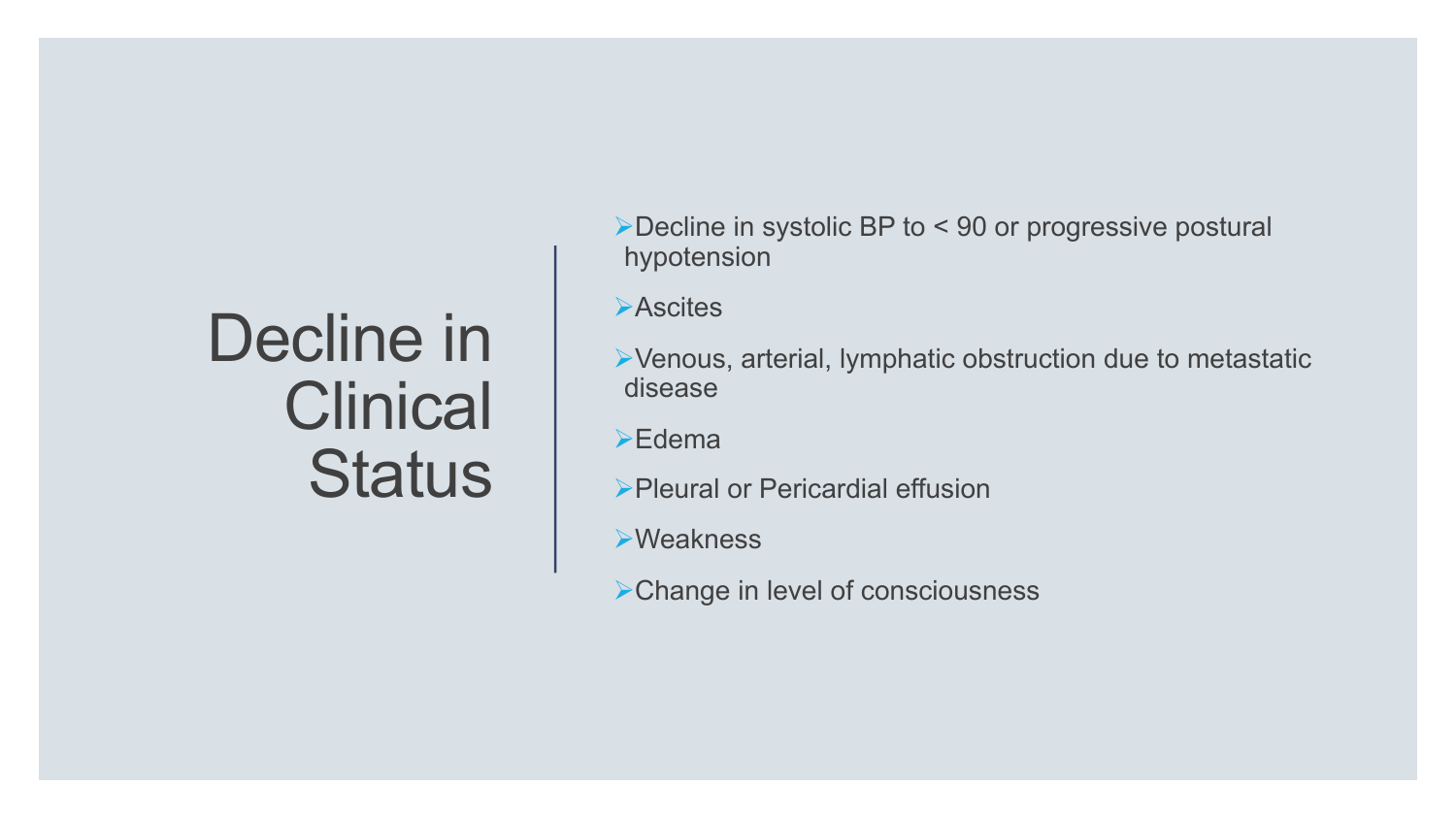### Decline In **Clinical Status**

**Laboratory Values** \* *when available but not required to establish eligibility*

**Example 2 Place as in property** pcoset and pcoset all all pcoset and pcoset all pcoset and pcoset all pcosets are all pcosets and pcosets are all pcosets and pcosets are all pcosets are all pcosets are all pcosets are all

**≻Decreasing SaO2** 

 $\blacktriangleright$  Increasing calcium, creatinine, or liver function test

 $\blacktriangleright$  Increasing tumor markers

ØProgressively decreasing or increasing serum potassium, or sodium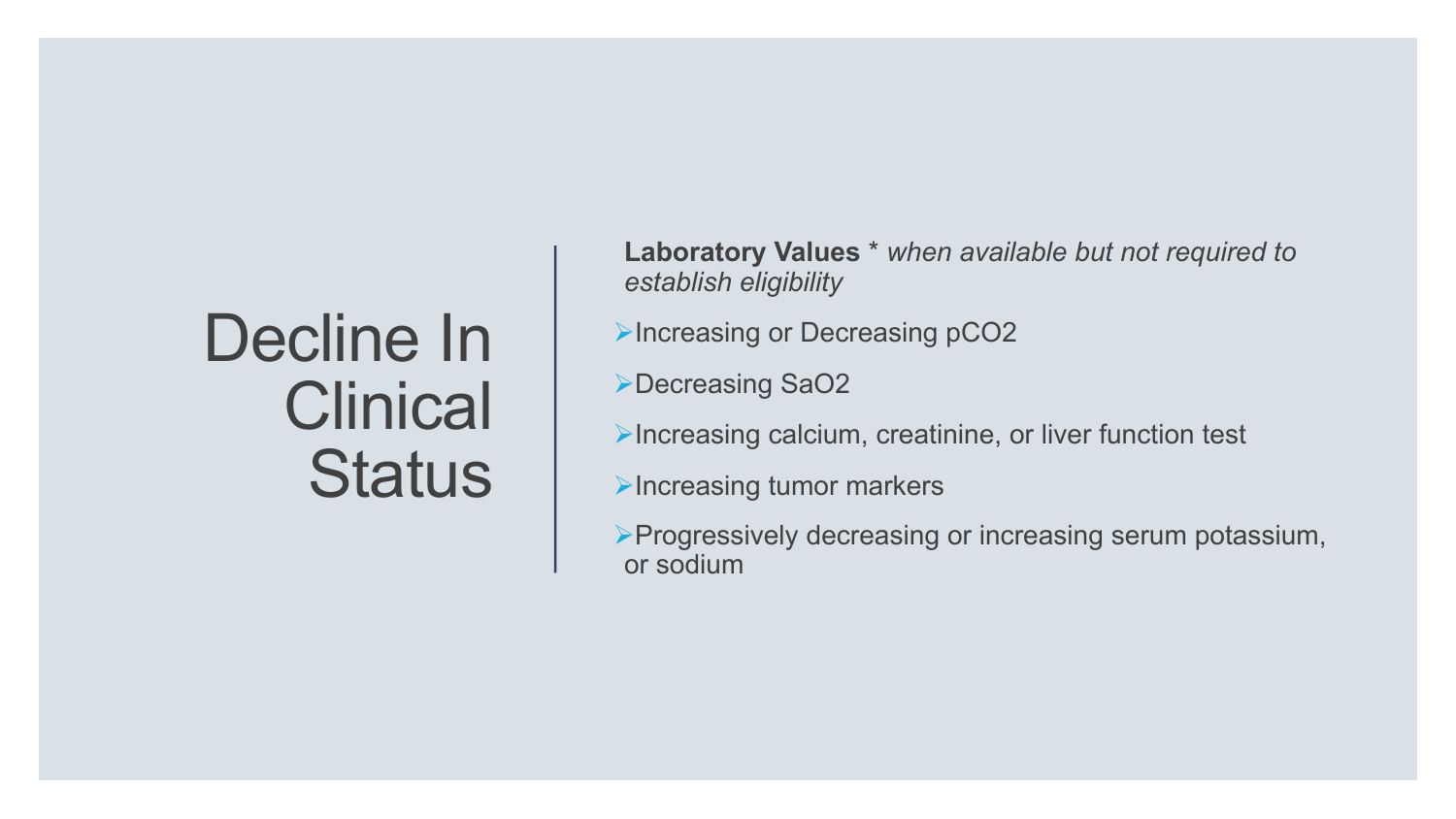### Decline in **Clinical Status Guidelines**

ØDecrease in Karnofsky and Palliative performance Score due to disease progression

ØProgressive decline in Functional Assessment Staging Test (FAST) for dementia to 7A or greater

 $\triangleright$  Progression to dependence on assistance with ADLs

**≻Progressive stage 3-4 pressure ulcers despite optima care** 

 $\blacktriangleright$  Increasing ER visits, hospitalizations, or physician visits related to the terminal illness before election of the hospice benefit.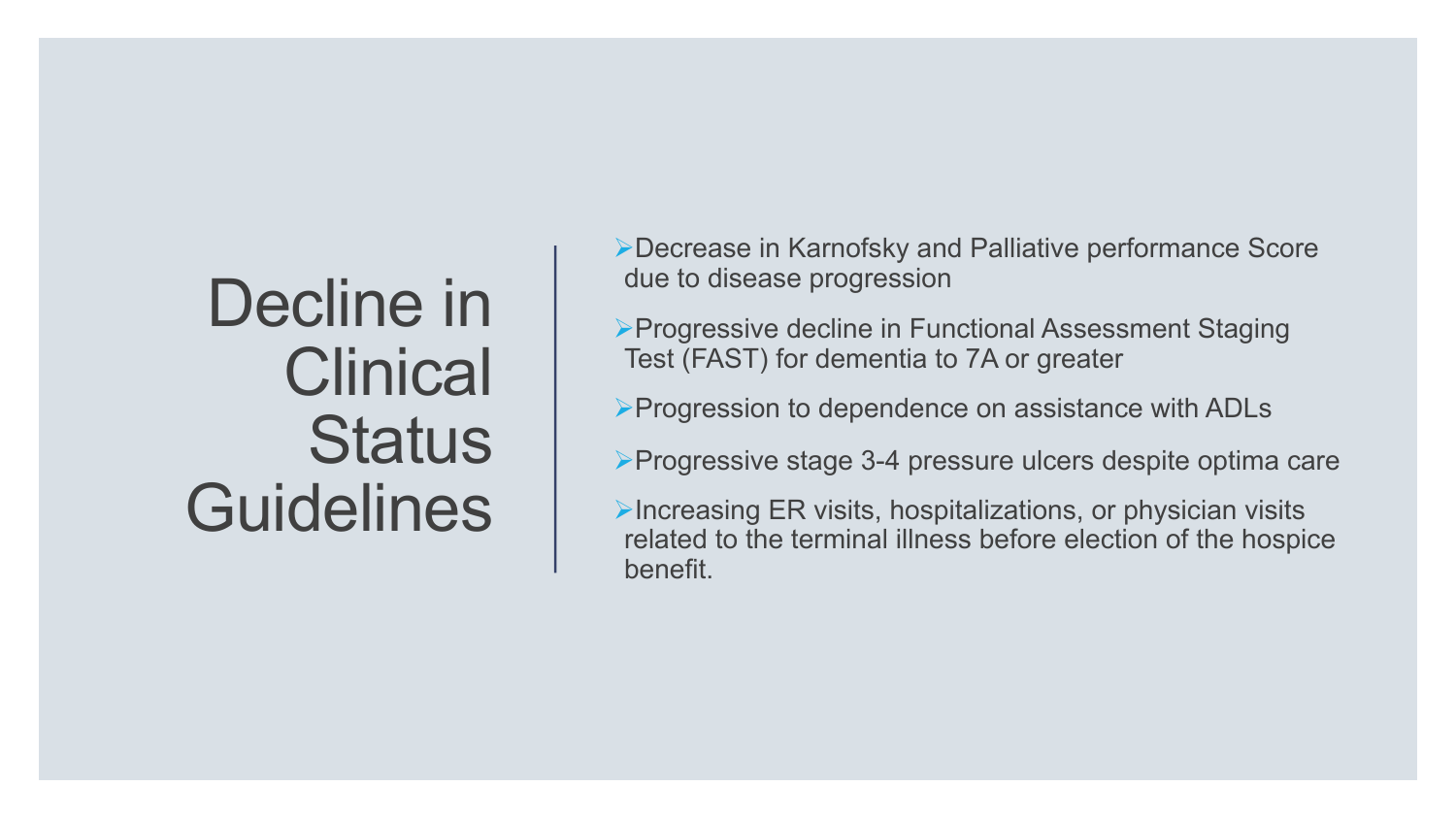### Non-Disease Specific Baseline **Guidelines**

Karnofsy Performance Status (KPS) and/or Palliative Performance Score (PPS) below 70%\*

*HIV Disease, Stroke, and Coma require a lower score to qualify*

| %             | Ambulation            | <b>Activity level</b><br><b>Evidence of disease</b>                         | Self-care                          | Intake             | Level of<br>consciousness      | <b>Fstimated</b><br>median<br>survival<br>in days<br>$(a)$ $(b)$ $(c)$ |           |    |
|---------------|-----------------------|-----------------------------------------------------------------------------|------------------------------------|--------------------|--------------------------------|------------------------------------------------------------------------|-----------|----|
| 100           | Full                  | Normal<br>No disease                                                        | Full                               | Normal             | Full                           |                                                                        |           |    |
| 90            | Full                  | Normal<br>Full.<br>Some disease                                             |                                    | Normal             | Full                           | <b>NA</b>                                                              | <b>NA</b> |    |
| 80            | Full                  | Normal with effort.<br>Normal or<br>Full<br>Full<br>Some disease<br>reduced |                                    |                    |                                |                                                                        | 108       |    |
| 70            | Reduced               | Can't do normal job or work<br>Some disease                                 | Full                               | As above           | Full                           | 145                                                                    |           |    |
| Reduced<br>60 |                       | Can't do hobbies or housework<br>Significant disease                        | Occasional<br>assistance<br>needed | As above           | Full or<br>confusion           | 29                                                                     | 4         |    |
| 50            | Mainly sit/lie        | Can't do any work<br>Extensive disease                                      |                                    | As above           | Full or<br>confusion           | 30                                                                     | 11        | 41 |
| 40            | Mainly<br>in bed      | As above                                                                    |                                    | As above           | Full or drowsy<br>or confusion | 18<br>8                                                                |           |    |
| 30            | Bed bound             | As above                                                                    | Total care                         | Reduced            | As above                       | 8                                                                      | 5         |    |
| 20            | Bed bound             | As above                                                                    | As above                           | Minimal            | As above                       | 4                                                                      | 2         |    |
| 10            | Bed bound<br>As above |                                                                             | As above                           | Mouth care<br>only | Drowsy or coma                 | 1                                                                      |           | 6  |
| $\bf{0}$      | Death                 |                                                                             |                                    |                    |                                |                                                                        |           |    |

|                                                                             | 100      | Normal no complaints; no evidence of disease.                                          |  |  |
|-----------------------------------------------------------------------------|----------|----------------------------------------------------------------------------------------|--|--|
| Able to carry on normal<br>activity and to work; no<br>special care needed. | 90       | Able to carry on normal activity; minor signs or<br>symptoms of disease.               |  |  |
|                                                                             | 80       | Normal activity with effort; some signs or symptoms<br>of disease.                     |  |  |
| Unable to work; able to                                                     | 70       | Cares for self; unable to carry on normal activity or<br>to do active work.            |  |  |
| live at home and care for<br>most personal needs:<br>varying amount of      | 60       | Requires occasional assistance, but is able to care<br>for most of his personal needs. |  |  |
| assistance needed.                                                          | 50       | Requires considerable assistance and frequent<br>medical care.                         |  |  |
|                                                                             | 40       | Disable; requires special care and assistance.                                         |  |  |
| Unable to care for self:<br>requires equivalent of                          | 30       | Severely disabled; hospital admission is indicated<br>although death not imminent.     |  |  |
| institutional or hospital<br>care; disease may be<br>progressing rapidly.   | 20       | Very sick; hospital admission necessary; active<br>supportive treatment necessary.     |  |  |
|                                                                             | 10       | Moribund; fatal processes progressing rapidly.                                         |  |  |
|                                                                             | $\Omega$ | Dead                                                                                   |  |  |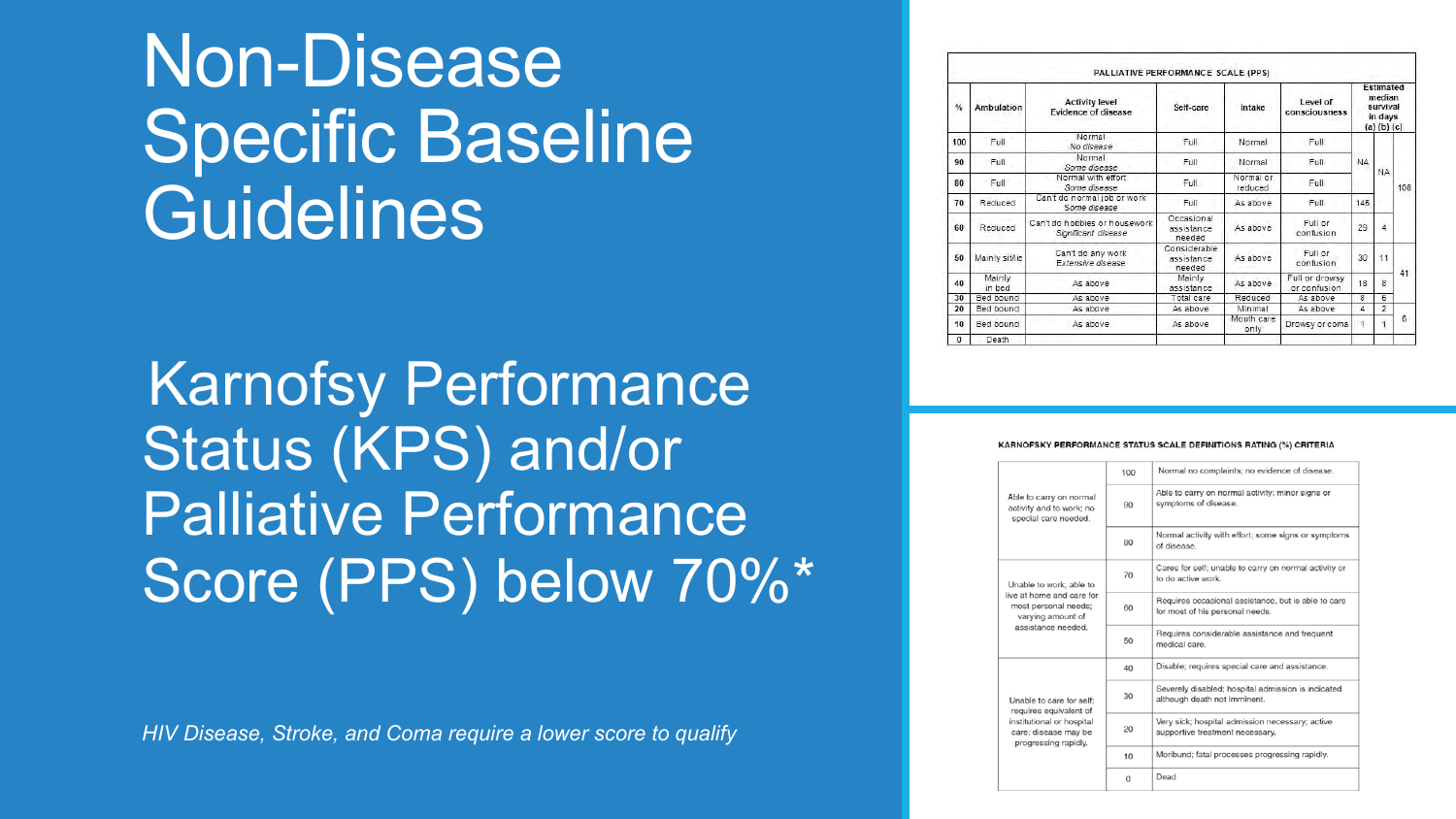

# Non-Disease-Specific Guidelines

Dependence on assistance for two or more of the following ADLS

 $\triangleright$ Ambulation

- $\triangleright$  Continence
- **>Transfer**
- **>Dressing**
- $\blacktriangleright$  Feeding
- $\blacktriangleright$  Bathing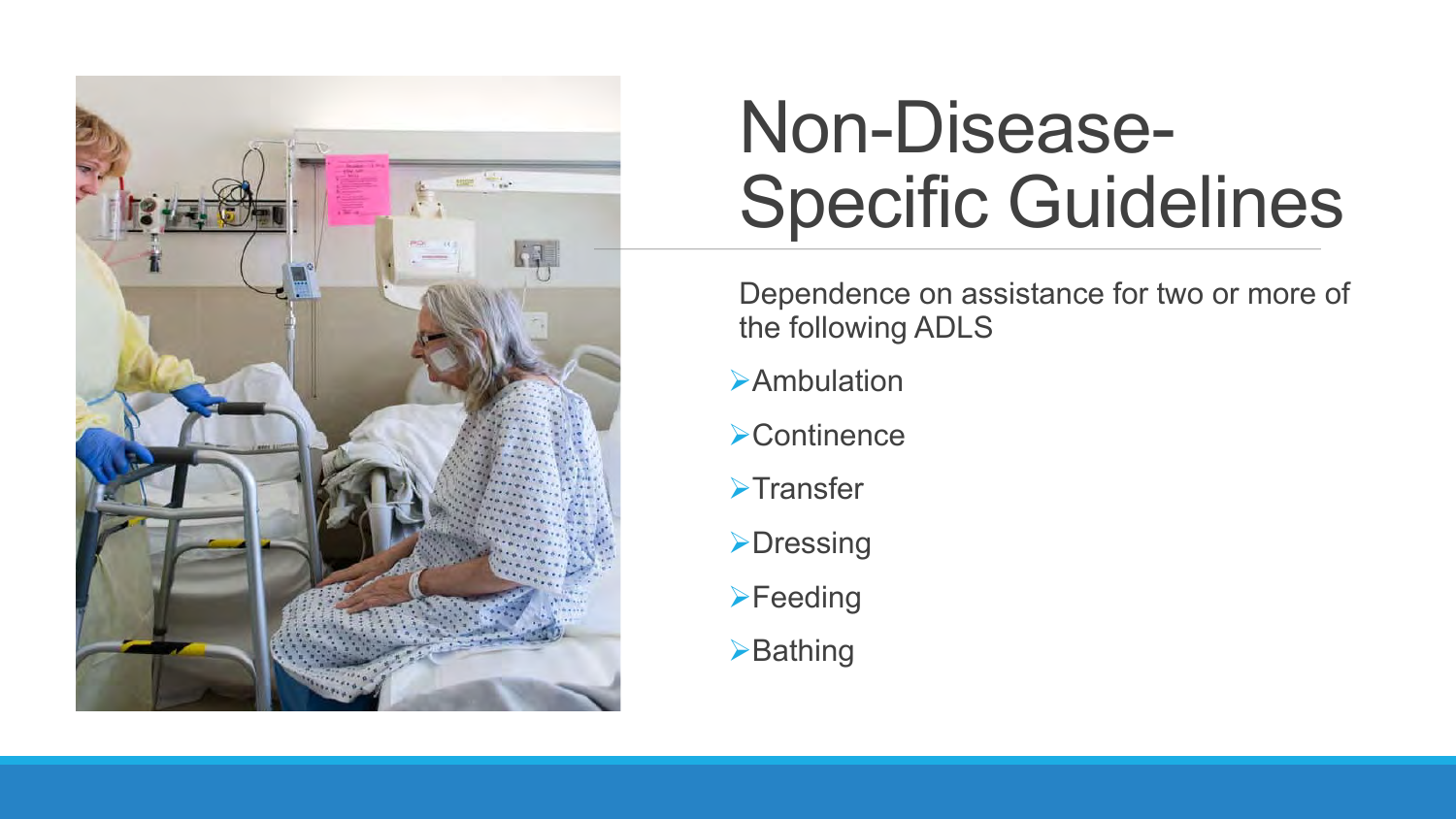### **Comorbidities**

| <b>Chronic Obstructive</b><br><b>Pulmonary Disease</b><br>(COPD) |  | <b>Congestive Heart</b><br>Failure (CHF) |  | <b>Ischemic Heart</b><br><b>Disease</b> |                                                                           | <b>Diabetes Mellitus</b><br>(DM) |  |
|------------------------------------------------------------------|--|------------------------------------------|--|-----------------------------------------|---------------------------------------------------------------------------|----------------------------------|--|
| Neurologic Disease<br>(Parkinson, ALS,<br>MS, CVA)               |  | <b>Renal Failure</b>                     |  | Liver disease                           |                                                                           | <b>Neoplasia</b>                 |  |
| <b>AIDS/HIV</b>                                                  |  | <b>Dementia</b>                          |  |                                         | Refractory<br>Autoimmune<br>disease (Lupus or<br>Rheumatoid<br>Arthritis) |                                  |  |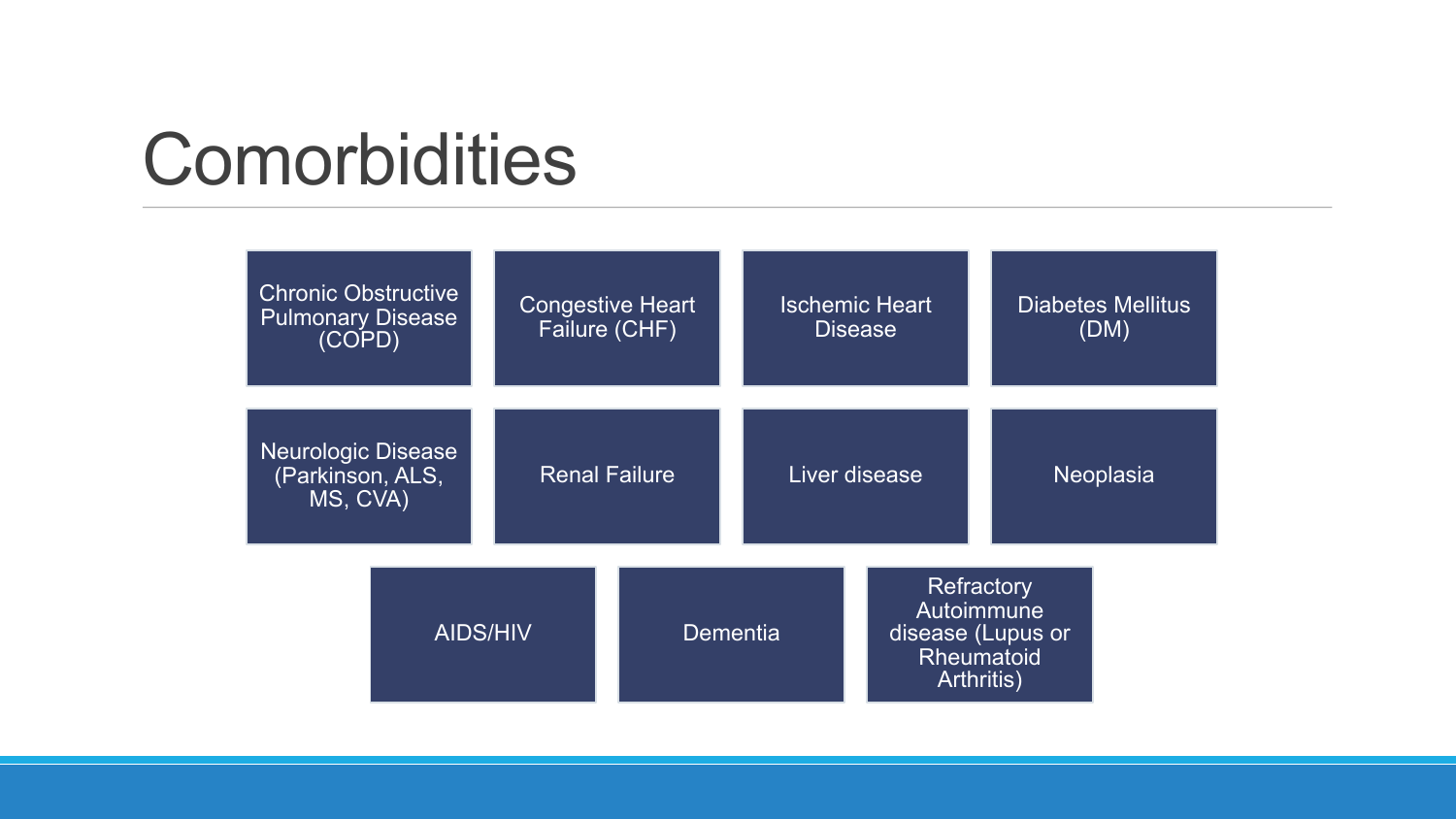# Painting The Picture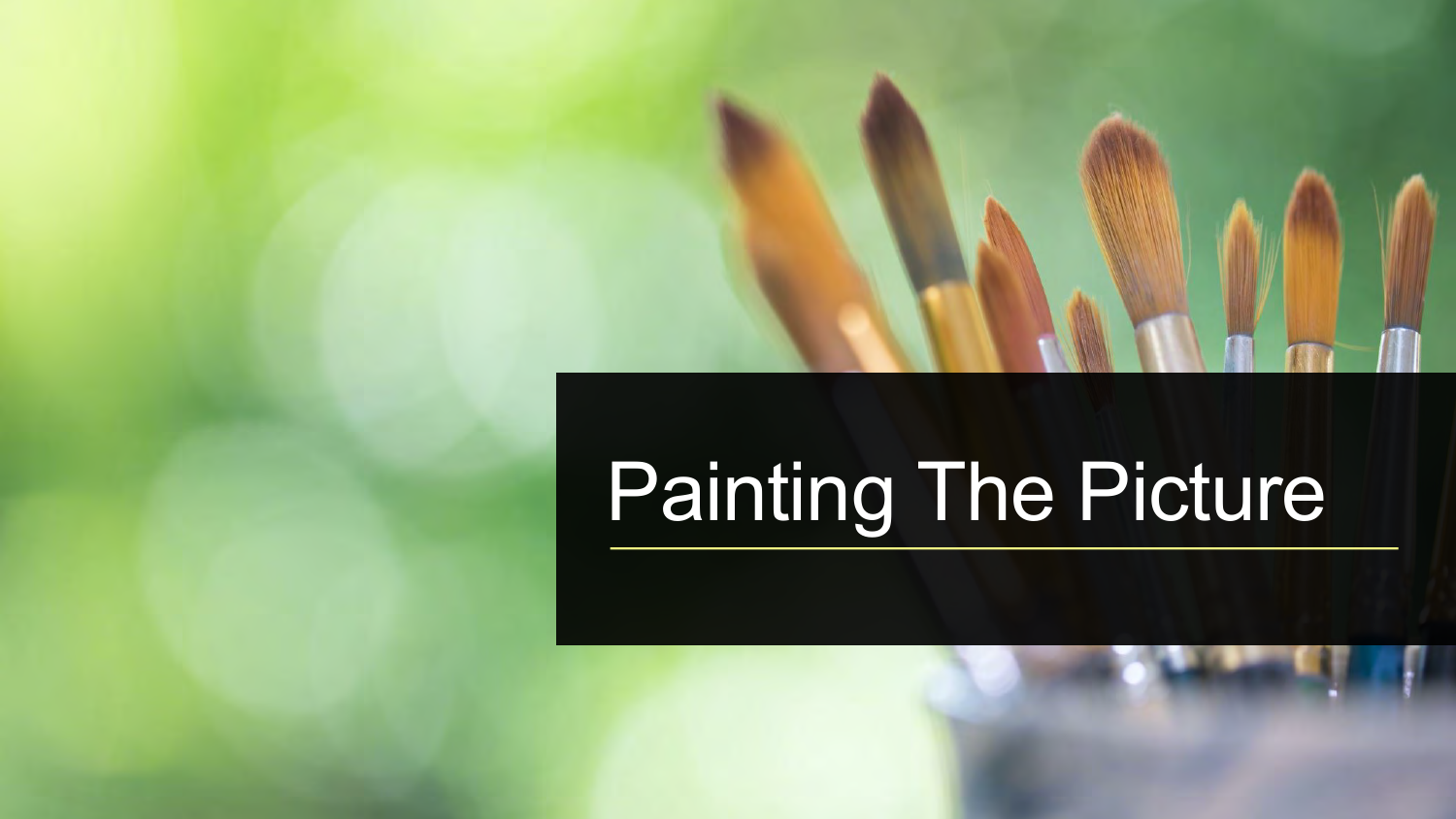### Painting the Picture:

#### **Weight Loss:**

The patient is unable to be weighed on scales due to bedbound status. MAC is 18cm to the right upper arm. During the interview with the daughter, who has been caring for the patient over the past year, she said that her mother has lost weight in the past 3 months but unable to state how much. The daughter states that she has been wearing clothing in a size 16 women's but now she had to get mother new clothing gradually over the past few months due to her clothing "falling off of her". The patient is now able to wear size 10 women's clothing.

#### **Appetite:**

The patient has been eating 4-6 child-size meals per day but has only eaten about 25% of each meal. This consists of 2 slices of bacon, 3 bits of grits for breakfast. She had a 1/3 of an Ensure supplement, then for lunch she had a few bites of homemade soup and a popsicle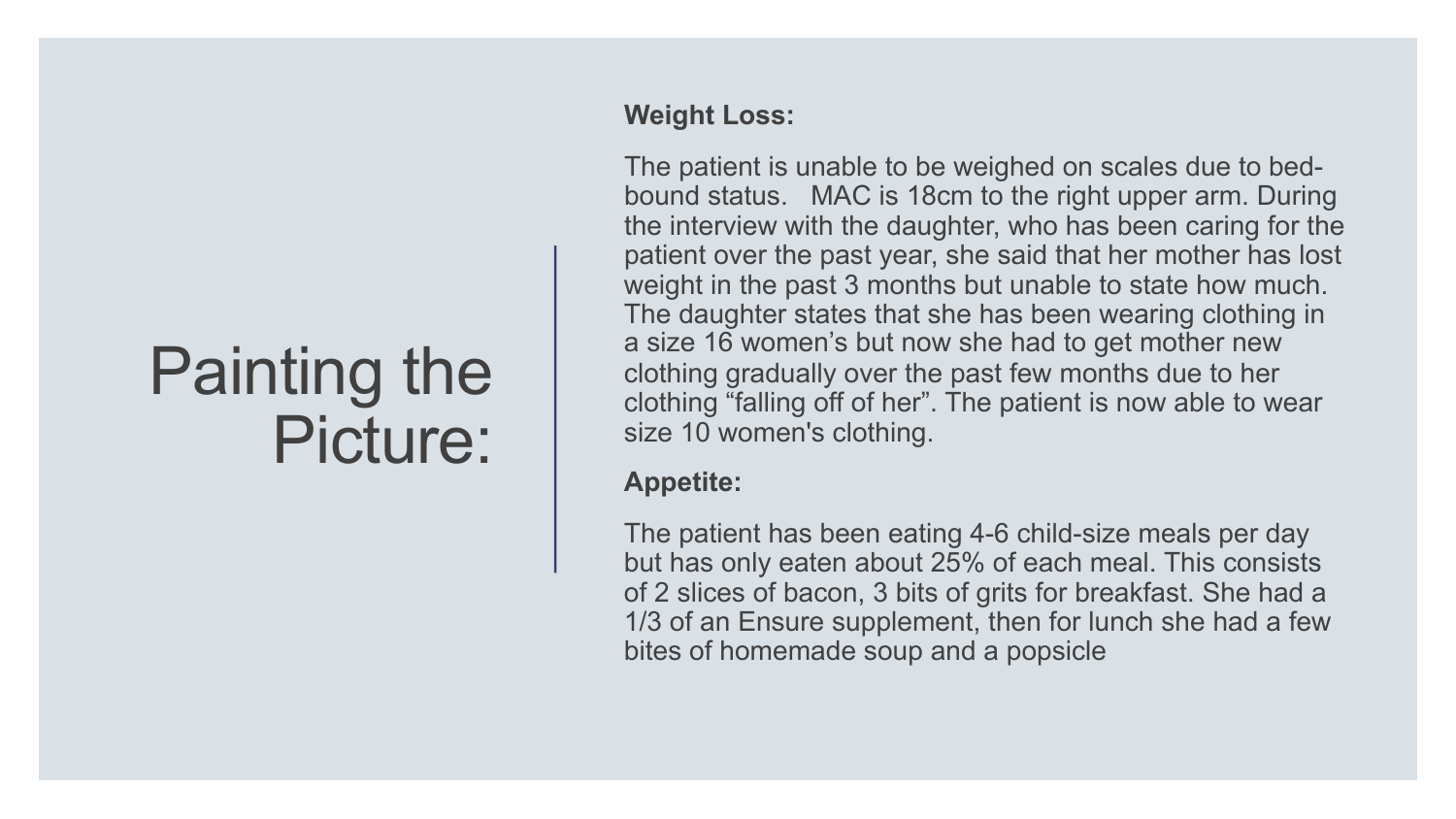### Painting the **Picture**

#### **Decline in Functional Status**

The patient requires assistance of one for bathing at the sink, dressing his lower body and now uses a walker for all ambulation inside and outside of his room. The patient was completely independent with all ADL's and driving and working every day until 3 months ago when he was diagnosed.

#### **Sleeping**

The Nurses Aide describes the patient is sleeping 8-10 hours at night and then takes a 3-4 hour nap during the day. When the patient is up in the chair for more than an hour, she is frequently dosing off. This is a change from just 2 months ago when the patient was not even sleeping during the night and was having agitation in the evening and sleeping a few hours during the day only